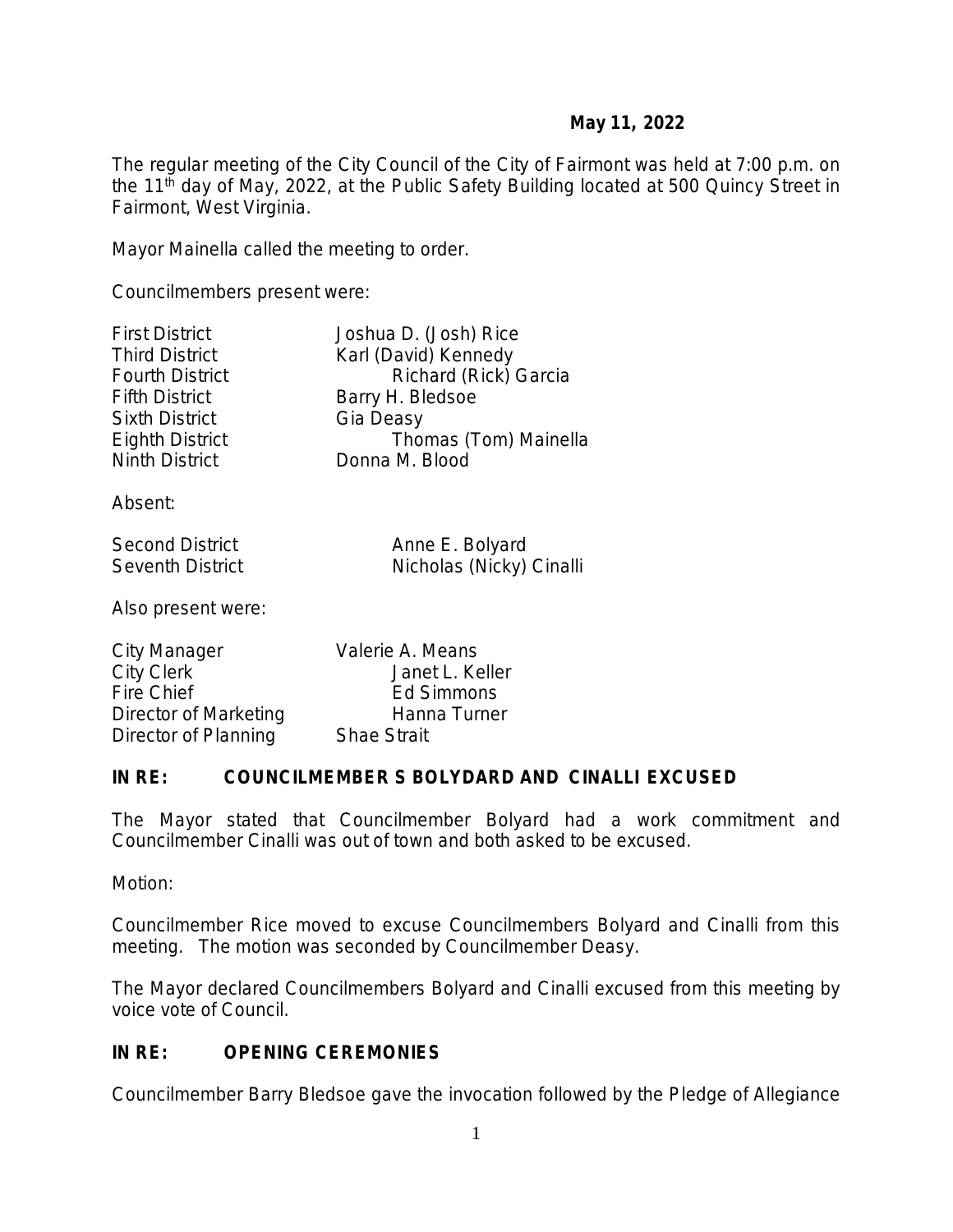to the Flag led by Councilmember Rice.

### **IN RE: PROCLAMATION PRESENTED** – **EMS WEEK**

Mayor Mainella presented a proclamation to members of the Marion County Rescue Squad in honor of May 15-21, 2022 being named EMS Week.

### **APPROVAL OF MINUTES**

Mayor Mainella noted that each member of Council had received a copy of the minutes from the Regular Meeting held on April 26, 2022. He asked if there were any corrections, deletions, or amendments.

Councilmember Blood moved to approve the minutes as submitted. The motion was seconded by Councilmember Rice.

The Mayor declared the minutes approved as submitted by voice vote of Council.

### **PUBLIC HEARING**

**IN RE: AN ORDINANCE OF THE COUNCIL OF THE CITY OF FAIRMONT PROVIDING FOR AND AUTHORIZING THE TRANSFER AND CONVEYANCE OF A CERTAIN PARCEL OF REAL ESTATE SITUATE IN THE CITY OF FAIRMONT, WINFIELD DISTRICT, MARION COUNTY, WEST VIRGINIA, CONTAINING 0.521 ACRES, MORE OR LESS, AND BEING PART OF PARCEL 123 OF TAX MAP 07 FROM NOVELIS CORPORATION TO THE CITY OF FAIRMONT FOR THE ENHANCEMENT, REHABILITATION AND RENOVATION OF NORWOOD PARK; APPROVING THE FORM OF THE TRANSACTIONAL DOCUMENTS; AND AUTHORIZING THE CITY MANAGER TO EXECUTE AND DELIVER THEM ON BEHALF OF THE CITY OF FAIRMONT; RESERVATION OF RIGHTS** 

Pursuant to a notice duly published in the Times-West Virginian on April 29, 2022, a public hearing was convened to obtain citizen input on an ordinance providing for the transfer and conveyance of property from Novelis to the City of Fairmont for the enhancement and renovation of Norwood Park.

The Mayor asked if anyone present desired to speak to the proposed ordinance.

Shae Strait spoke in favor of the proposed ordinance. He thanked Novelis for the additional property and said essentially this will double the space for the new park. He said that CEC will be presenting an update on the design of the park in the very near future. He said that this will now be twice as nice of a park.

Mayor Mainella stated that Novelis is a very nice benefactor to the City.

Councilmember Deasy said that as a Special Education Director for Marion County Schools, this park will have a huge impact. She mentioned that the design of the play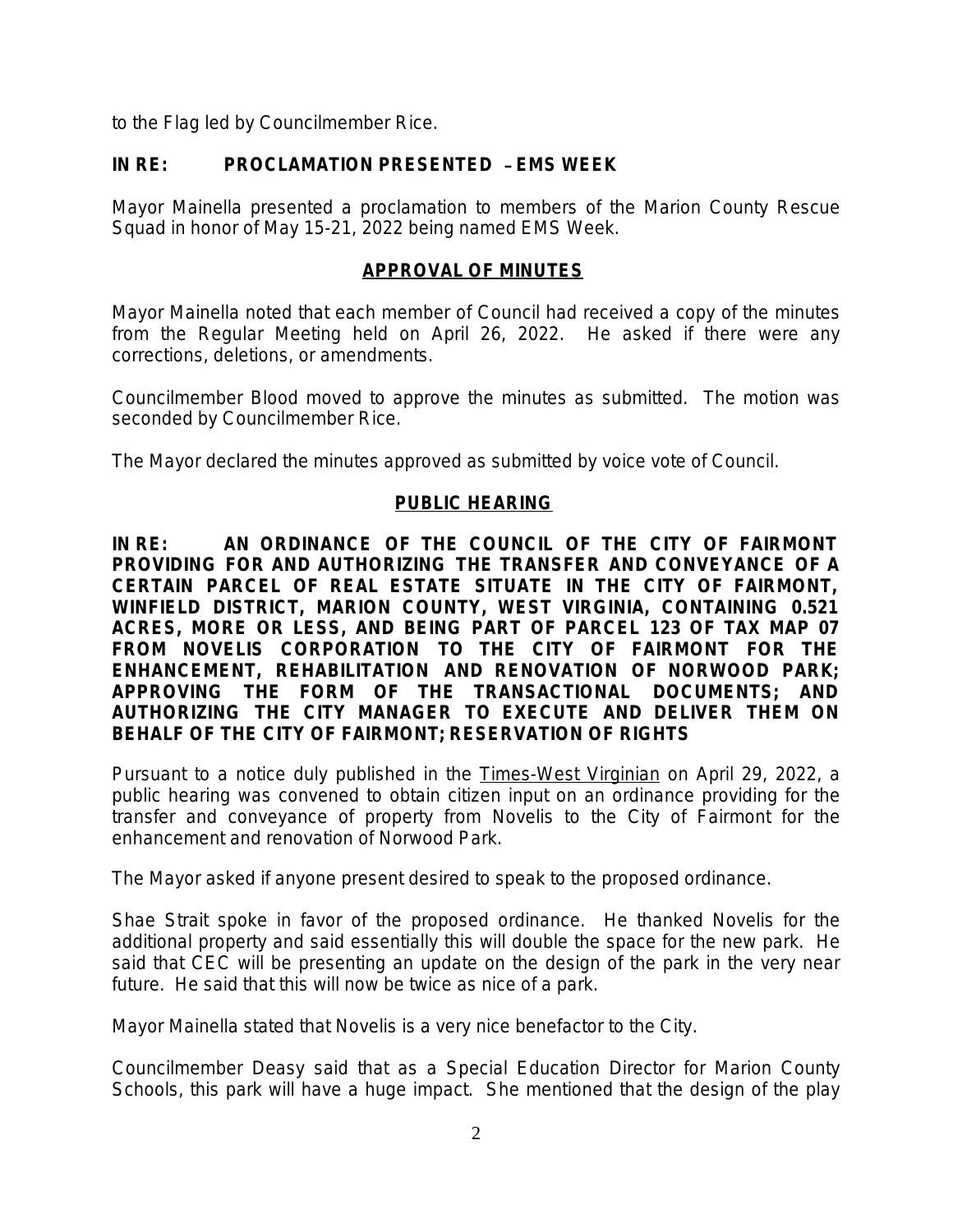equipment will be state of the art.

Councilmember Rice thanked Hanna Turner for her part in making this park happen.

There being no one else to speak, the public hearing was called to a close at 7:14 p.m.

## **ANNOUNCEMENTS**

# **IN RE: PALATINE PARK**

Councilmember Rice stated that he brought some pamphlets to the Council meeting for upcoming events at Palatine Park.

# **IN RE: CODE ENFORCEMENT COMMENDED**

Councilmember Garcia thanked Code Enforcement for getting some grass cut in the Bellview area.

# **IN RE: FIRE DEPARTMENT COMMENDED**

Councilmember Deasy thanked the Fire Department for participating in the Literacy Fair. She said that over 900 children attended and the fire trucks were a huge hit.

# **IN RE: CITY BEAUTIFICATION**

Councilmember Blood stated that she got to see the City's flower baskets at Freed's Greenhouse.

Councilmember Blood then complimented Shawna Gerau Santee for her building renovation on Fairmont Avenue and for the beautiful flower pots in front of her building. She said that she wished we could encourage businesses to have some kind of competition to have people put out flowers and/or plants outside their business and maybe recognize a business who is really trying to make a difference. She said that we need something to encourage people to put more greenery and flowers in front of their businesses.

The City Manager said that staff had talked about maybe doing something like "adopt a pot" or something where the City may furnish the pot or soil or flowers and then a business could adopt it and they would then water and take care of it.

## **IN RE: DOWNTOWN CLEAN-UP**

Councilmember Blood announced that Main Street Fairmont is needing volunteers for clean-up this Saturday between 10:00 a.m. and 2:00 p.m.

## **IN RE: HOME TOWN MARKET**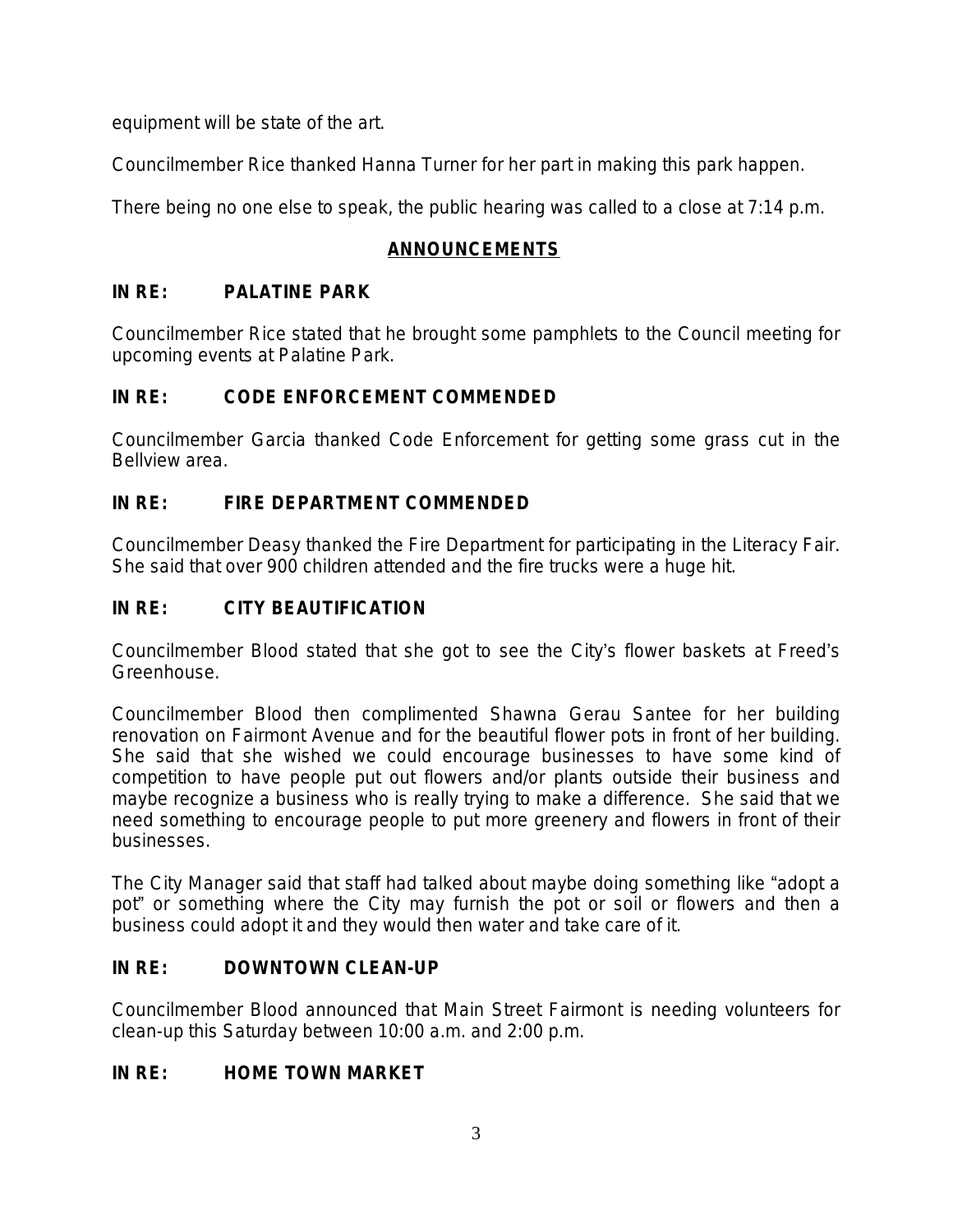Councilmember Blood reported that Home Town Market will be held on Saturday, May 21<sup>st</sup> in downtown with dancing in the streets.

### **CITIZENS PETITIONS**

There were no citizens petitions for this meeting.

### **CITY MANAGER** '**S REPORT**

#### **IN RE: PRESENTATION ON CREMATORIUMS AND FUNERAL HOMES**

**SHAE STRAIT**, Director of Planning, addressed Council and gave Council a summary of the Planning Department items. Mr. Strait explained the three ordinances regarding crematoriums and funeral homes. He then went over the ordinances regarding animal board and animal care.

Mr. Strait also stated that the City was adding a fee to the fee chart to include a \$20.00 zoning fee. He said that this will be a separate permit fee that is not covered in the building codes. He noted that both rates do not apply, only one or the other. He added that all ordinances were voted favorably by the Planning Commission before being referred to City Council.

#### **CONSIDERATION OF COUNCIL BUSINESS**

**IN RE: ADOPTION, AN ORDINANCE OF THE COUNCIL OF THE CITY OF FAIRMONT PROVIDING FOR AND AUTHORIZING THE TRANSFER AND CONVEYANCE OF A CERTAIN PARCEL OF REAL ESTATE SITUATE IN THE CITY OF FAIRMONT, WINFIELD DISTRICT, MARION COUNTY, WEST VIRGINIA, CONTAINING 0.521 ACRES, MORE OR LESS, AND BEING PART OF PARCEL 123 OF TAX MAP 07 FROM NOVELIS CORPORATION TO THE CITY OF FAIRMONT FOR THE ENHANCEMENT, REHABILITATION AND RENOVATION OF NORWOOD PARK; APPROVING THE FORM OF THE TRANSACTIONAL DOCUMENTS; AND AUTHORIZING THE CITY MANAGER TO EXECUTE AND DELIVER THEM ON BEHALF OF THE CITY OF FAIRMONT; RESERVATION OF RIGHTS** 

Mayor Mainella entertained a motion for the adoption of an ordinance providing for the transfer and conveyance of property from Novelis to the City of Fairmont for the enhancement and renovation of Norwood Park.

Motion:

Councilmember Rice moved for the adoption of the proposed ordinance. Councilmember Blood seconded the motion.

Roll call was taken by the Clerk.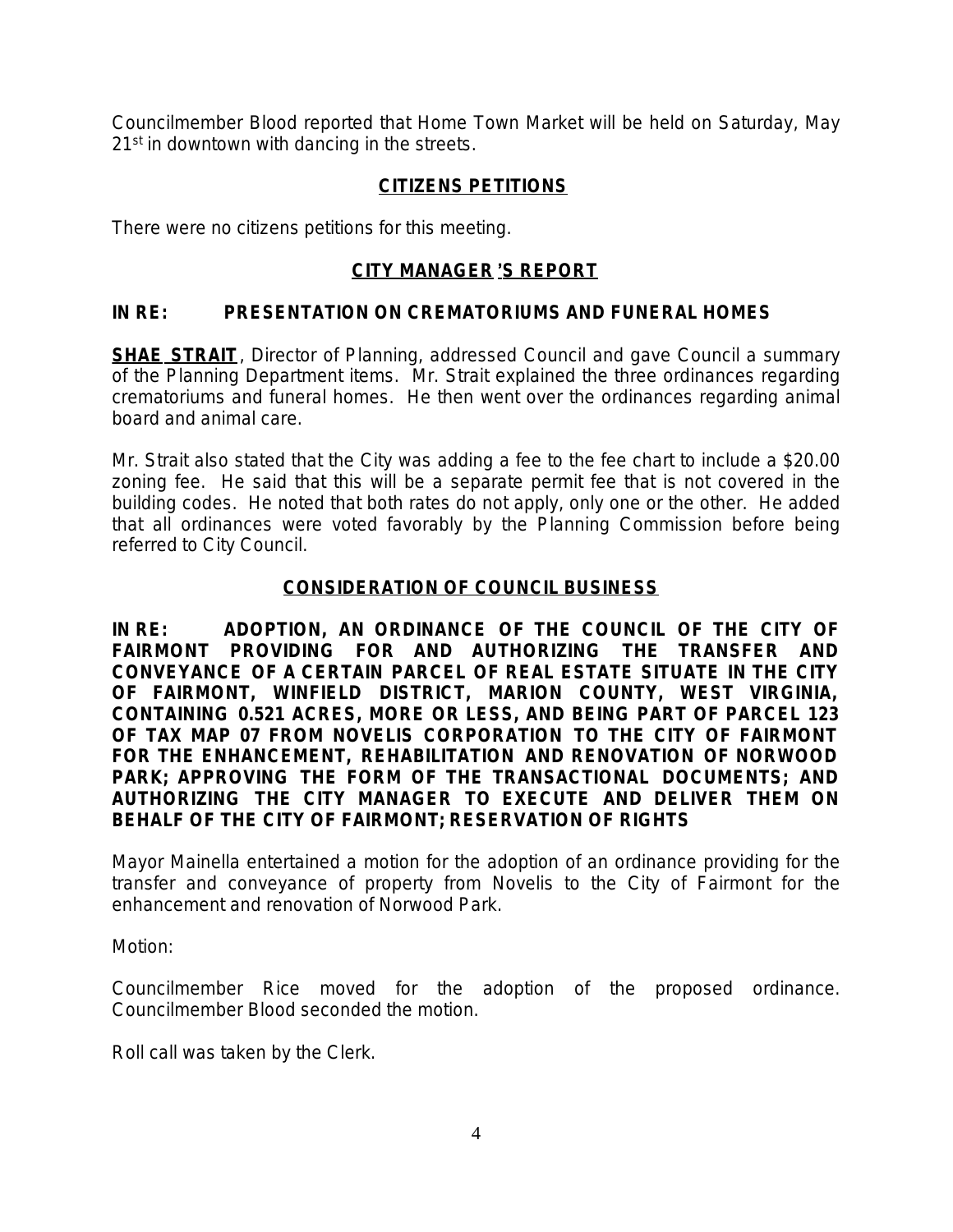The Mayor declared the ordinance adopted by unanimous vote of those Councilmembers present and the ordinance designated as Ordinance No. 1941 was duly adopted.

**IN RE: INTRODUCTION, FIRST READING, SET PUBLIC HEARING, AN ORDINANCE AUTHORIZING THE RENEWAL OF A CERTAIN LETTER OF CREDIT, NO 2001-525, IN AN AMOUNT NOT TO EXCEED \$750,000.00, ISSUED BY WESBANCO BANK TO THE CITY OF FAIRMONT FOR PURPOSES OF SATISFYING A PORTION OF THE SELF-INSURED SECURITY AND INSURANCE REQUIREMENTS OF THE WEST VIRGINIA WORKERS**' **COMPENSATION ACT FOR FISCAL YEAR 2022-2023**

Mayor Mainella entertained a motion for the introduction of an ordinance authorizing the renewal of the Letter of Credit issued by WesBanco Bank for Workers' Compensation.

Motion:

Councilmember Kennedy moved for the introduction of the proposed ordinance. Councilmember Bledsoe seconded the motion.

The Clerk read the proposed ordinance by synopsis for the first time.

The Mayor declared the public hearing set for May 24, 2022.

**IN RE: INTRODUCTION, FIRST READING, SET PUBLIC HEARING, AN ORDINANCE OF THE COUNCIL OF THE CITY OF FAIRMONT AMENDING AND SUPPLEMENTING** *ARTICLE 2.0 DEFINITIONS AND MEASUREMENTS* **OF THE PROVISIONS OF THE CITY OF FAIRMONT**'**S CODIFIED PLANNING AND ZONING CODE AND MORE PARTICULARLY 2.2 INTENT TO ADD THE FOLLOWING DEFINITIONS: CREMATORIUM AND FUNERAL SERVICES; SAVINGS CLAUSE**

Mayor Mainella entertained a motion for the introduction of an ordinance amending Article 2.0 Definitions of the Planning and Zoning Code to add Crematorium and Funeral Services.

Motion:

Councilmember Blood moved for the introduction of the proposed ordinance. Councilmember Rice seconded the motion.

The Clerk read the proposed ordinance by synopsis for the first time.

The Mayor declared the public hearing set for May 24, 2022.

**IN RE: INTRODUCTION, FIRST READING, SET PUBLIC HEARING, AN ORDINANCE OF THE COUNCIL OF THE CITY OF FAIRMONT AMENDING AND SUPPLEMENTING** *ARTICLE 3.0 ZONING DISTRICTS* **OF THE PROVISIONS OF**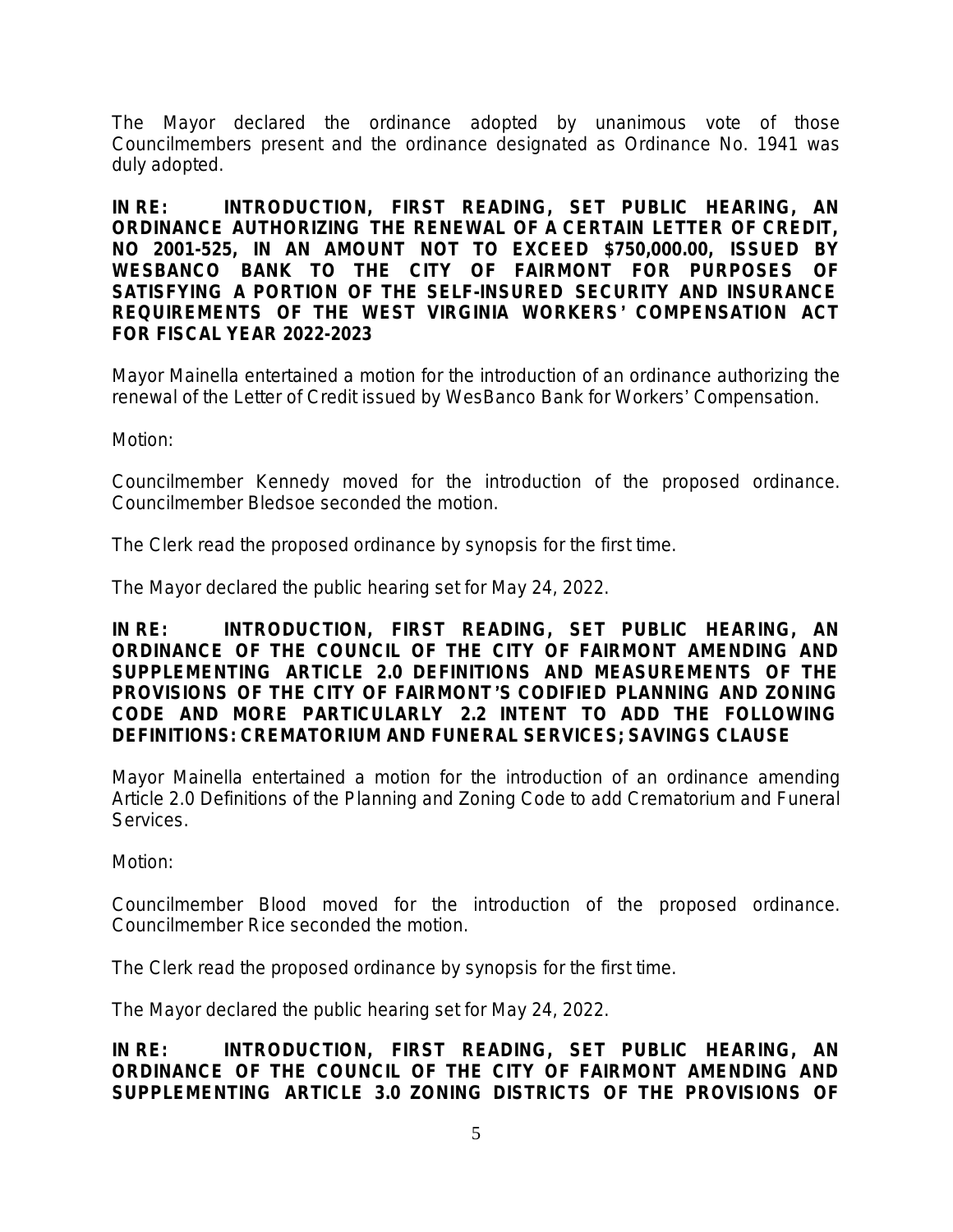#### **THE CITY**'**S CODIFIED PLANNING AND ZONING CODE TO AMEND AND SUPPLEMENT THE USE CHART, TABLE 3-A PERMITTED PRINCIPAL USES, TO ACCOMMODATE THE CHANGES AND THUS THE PERMITTED USES AND CONDITIONAL USES RELATING TO CREMATORIUM AND FUNERAL SERVICES**

Mayor Mainella entertained a motion for the introduction of an ordinance amending Article 3.0 Zoning Districts of the Planning and Zoning Code relating to Crematorium and Funeral Services.

Motion:

Councilmember Garcia moved for the introduction of the proposed ordinance. Councilmember Rice seconded the motion.

The Clerk read the proposed ordinance by synopsis for the first time.

The Mayor declared the public hearing set for May 24, 2022.

#### **IN RE: INTRODUCTION, FIRST READING, SET PUBLIC HEARING, AN ORDINANCE OF THE COUNCIL OF THE CITY OF FAIRMONT AMENDING AND SUPPLEMENTING** *ARTICLE 4.0 USE STANDARDS OF* **THE PROVISIONS OF THE CITY**'**S CODIFIED PLANNING AND ZONING CODE TO CREATE USE STANDARDS FOR CREMATORIUMS**

Mayor Mainella entertained a motion for the introduction of an ordinance amending Article 4.0 Use Standards of the Planning and Zoning Code to create use standards for crematoriums.

Motion:

Councilmember Deasy moved for the introduction of the proposed ordinance. Councilmember Blood seconded the motion.

The Clerk read the proposed ordinance by synopsis for the first time.

The Mayor declared the public hearing set for May 24, 2022.

**IN RE: INTRODUCTION, FIRST READING, SET PUBLIC HEARING, AN ORDINANCE OF THE COUNCIL OF THE CITY OF FAIRMONT AMENDING AND SUPPLEMENTING** *ARTICLE 2.0 DEFINITIONS AND MEASUREMENTS* **OF THE PROVISIONS OF THE CITY OF FAIRMONT**'**S CODIFIED PLANNING AND ZONING CODE AND MORE PARTICULARLY 2.2 INTENT TO ADD A DEFINITION FOR ANIMAL BOARDING ESTABLISHMENT AND TO AMEND THE DEFINITION ANIMAL CARE ESTABLISHMENT; SAVINGS CLAUSE**

Mayor Mainella entertained a motion for the introduction of an ordinance amending Article 2.0 Definitions of the Planning and Zoning Code to add a definition for Animal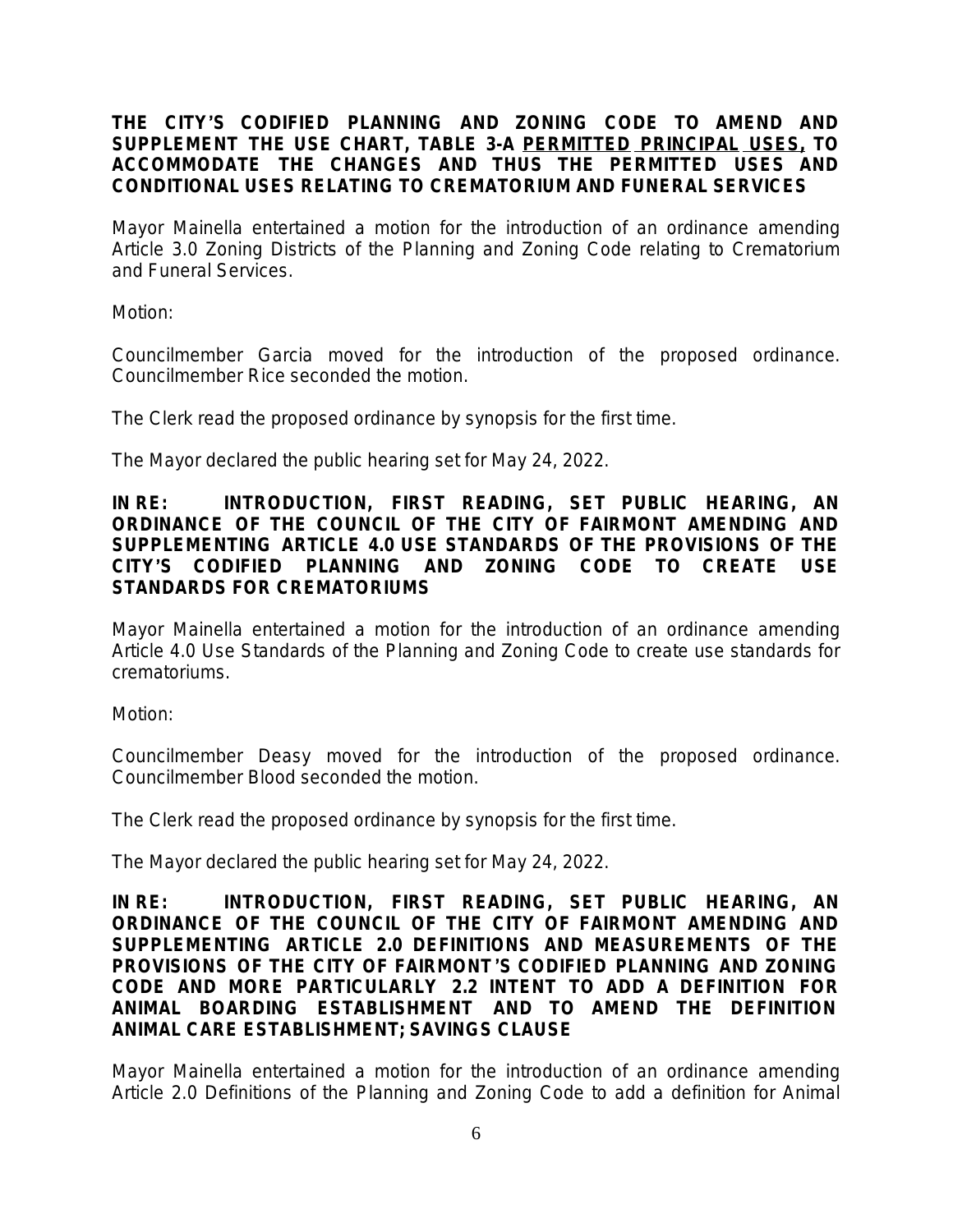Boarding Establishment and amend the definition of Animal Care Establishment.

Motion:

Councilmember Rice moved for the introduction of the proposed ordinance. Councilmember Garcia seconded the motion.

The Clerk read the proposed ordinance by synopsis for the first time.

The Mayor declared the public hearing set for May 24, 2022.

**IN RE: INTRODUCTION, FIRST READING, SET PUBLIC HEARING, AN ORDINANCE OF THE COUNCIL OF THE CITY OF FAIRMONT AMENDING AND SUPPLEMENTING** *ARTICLE 3.0 ZONING DISTRICTS* **OF THE PROVISIONS OF THE CITY**'**S CODIFIED PLANNING AND ZONING CODE TO AMEND AND SUPPLEMENT THE USE CHART, TABLE 3-A PERMITTED PRINCIPAL USES, TO ACCOMMODATE THE CHANGES AND THUS THE PERMITTED USES AND CONDITIONAL USES RELATING TO ANIMAL BOARDING ESTABLISHMENTS AND ANIMAL CARE ESTABLISHMENTS**

Mayor Mainella entertained a motion for the introduction of an ordinance amending Article 3.0 Zoning Districts of the Planning and Zoning Code to accommodate the changes relating to Animal Boarding Establishments and Animal Care Establishments.

Motion:

Councilmember Deasy moved for the introduction of the proposed ordinance. Councilmember Bledsoe seconded the motion.

The Clerk read the proposed ordinance by synopsis for the first time.

The Mayor declared the public hearing set for May 24, 2022.

**IN RE: INTRODUCTION, FIRST READING, SET PUBLIC HEARING, AN ORDINANCE OF THE COUNCIL OF THE CITY OF FAIRMONT AMENDING AND SUPPLEMENTING** *ARTICLE 4.0 USE STANDARDS OF* **THE PROVISIONS OF THE CITY**'**S CODIFIED PLANNING AND ZONING CODE TO REFLECT THAT THE STANDARDS SET FORTH IN SECTION 4.44 APPLY TO BOTH ANIMAL BOARDING ESTABLISHMENTS AND ANIMAL CARE ESTABLISHMENTS**

Mayor Mainella entertained a motion for the introduction of an ordinance amending Article 4.0 Use Standards of the Planning and Zoning Code to reflect the standards set forth to Animal Boarding Establishments and Animal Care Establishments.

Motion: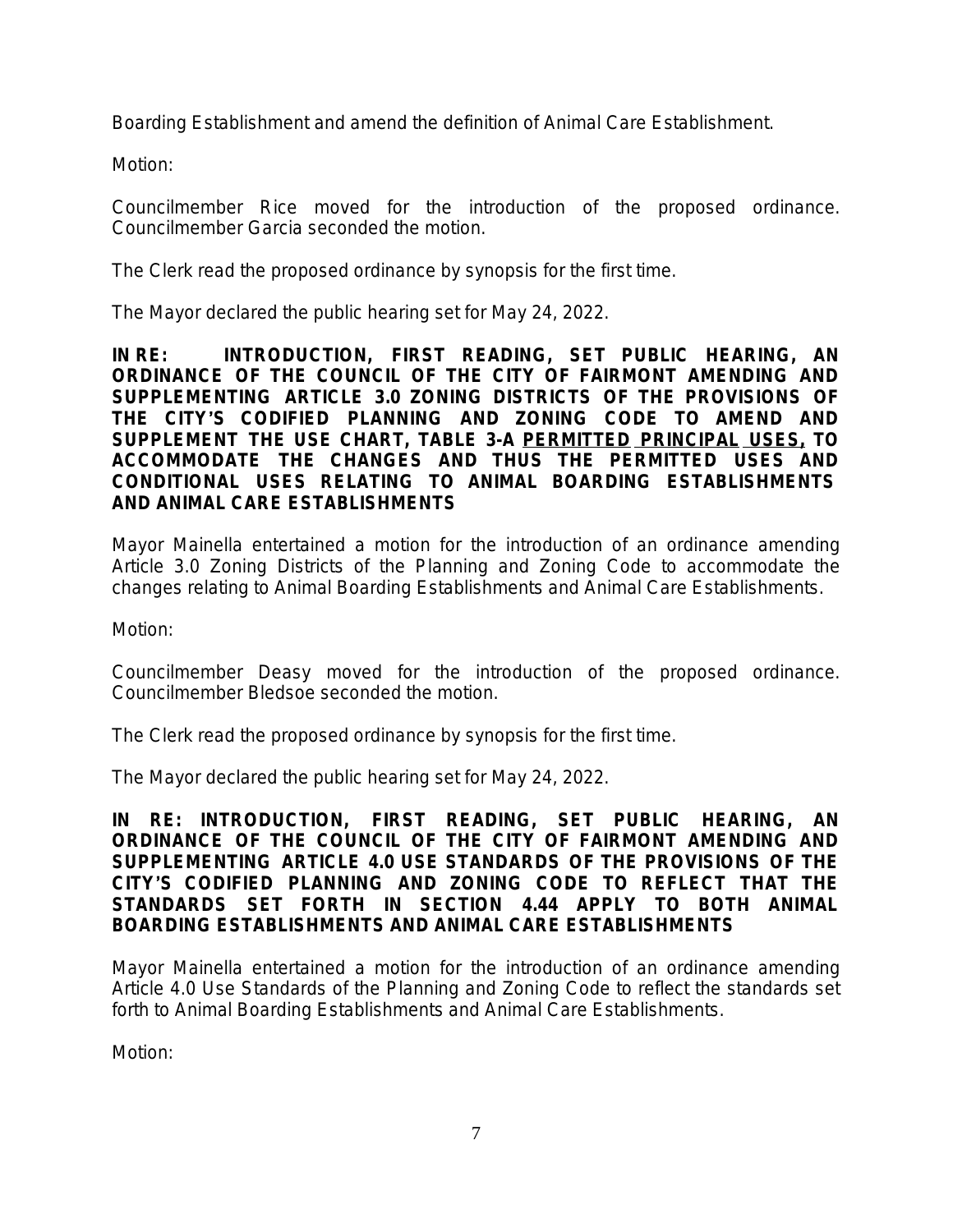Councilmember Blood moved for the introduction of the proposed ordinance. Councilmember Deasy seconded the motion.

The Clerk read the proposed ordinance by synopsis for the first time.

The Mayor declared the public hearing set for May 24, 2022.

### **IN RE: INTRODUCTION, FIRST READING, SET PUBLIC HEARING, AN ORDINANCE AMENDING ARTICLE 1765** *FLOODPLAIN REGULATIONS* **TO ELIMINATE THE FLOOD PLAIN DETERMINATION FEE PROVIDED BY SECTION 1765.07(J)**

Mayor Mainella entertained a motion for the introduction of an ordinance amending Article 1765 Floodplain Regulations to eliminate the Floodplain Fee provided in Section 17659(j).

Motion:

Councilmember Blood moved for the introduction of the proposed ordinance. Councilmember Rice seconded the motion.

The Clerk read the proposed ordinance by synopsis for the first time.

The Mayor declared the public hearing set for May 24, 2022.

**IN RE: INTRODUCTION, FIRST READING, SET PUBLIC HEARING, AN ORDINANCE AMENDING AND SUPPLEMENTING THAT PORTION OF CITY ORDINANCE NO. 1863, WHICH IS CODIFIED AS SECTION 1709.01 OF THE CITY CODE TO PROVIDE FOR A CERTAIN REVISION TO THE STATE BUILDING CODE PROMULGATED BY THE WEST VIRGINIA STATE FIRE COMMISSION AND ESTABLISHED BY LEGISLATIVE RULE, TITLE 87, SERIES 4, TO BE EFFECTIVE AUGUST 1, 2022** 

Mayor Mainella entertained a motion for the introduction of an ordinance to provide for a certain revision to the State Building Codes to be effective August 1, 2022.

Motion:

Councilmember Kennedy moved for the introduction of the proposed ordinance. Councilmember Blood seconded the motion.

The Clerk read the proposed ordinance by synopsis for the first time.

The Mayor declared the public hearing set for May 24, 2022.

### **IN RE: INTRODUCTION, FIRST READING, SET PUBLIC HEARING, AN ORDINANCE AMENDING AND SUPPLEMENTING CITY ORDINANCE NO. 1864**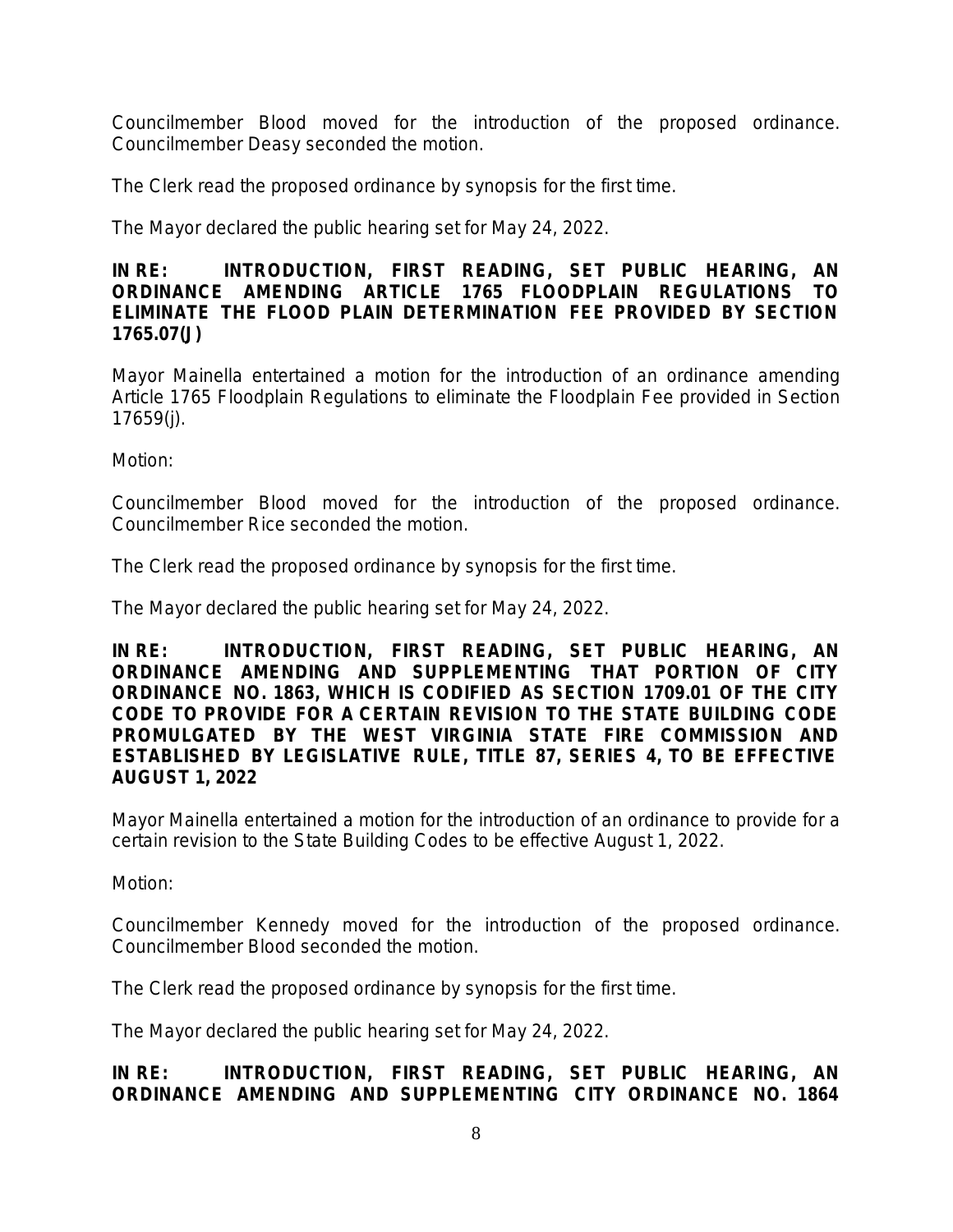**WHICH IS CODIFIED AS PART 17 BUILDING AND HOUSING CODE, ARTICLE 1709 WEST VIRGINIA STATE BUILDING CODE, OF THE CITY CODE, AND PARTICULARLY, SECTION 1709.02 SCHEDULE FOR PERMIT FEES AND PENALTIES AND SECTION 1709.03 DISCRETIONARY PROVISIONS THEREOF, TO PROVIDE FOR INCREASED FEES TO BE EFFECTIVE JULY 1, 2022, AND TO ACCOMMODATE THE REVISIONS TO THE STANDARDS AND REQUIREMENTS OF THE STATE BUILDING CODE PROMULGATED BY THE WEST VIRGINIA STATE FIRE COMMISSION AND ESTABLISHED BY LEGISLATIVE RULE, TITLE 87, SERIES 4, FILED JANUARY 7, 2022, AND TO BE EFFECTIVE AUGUST 1, 2022**

Mayor Mainella entertained a motion for the introduction of an ordinance to provide for increased fees for building permits to be effective July 1, 2022 and to accommodate the revisions of the State Building Codes.

Motion:

Councilmember Rice moved for the introduction of the proposed ordinance. Councilmember Garcia seconded the motion.

The Clerk read the proposed ordinance by synopsis for the first time.

The Mayor declared the public hearing set for May 24, 2022.

**IN RE: INTRODUCTION, FIRST READING, SET PUBLIC HEARING, AN ORDINANCE AMENDING AND SUPPLEMENTING THAT PORTION OF ORDINANCE NO. 403, AS AMENDED BY ORDINANCE NO. 1365, ORDINANCE NO. 1486, ORDINANCE NO. 1624, ORDINANCE NO. 1701, AND ORDINANCE NO. 1881, WHICH IS CODIFIED AS PART 15 FIRE PREVENTION CODE, ARTICLE 1507, BUREAU FOR FIRE PREVENTION, SECTION .07 STATE CODE AND FIRE MARSHAL RULES, OF THE CODE OF THE CITY OF FAIRMONT, TO PROVIDE FOR THE ADOPTION OF THE STANDARDS AND REQUIREMENTS SET OUT IN TITLE 87 LEGISLATIVE RULE, FIRE COMMISSION, SERIES 1 FIRE CODE, AND ESTABLISHED AND ADOPTED BY THE STATE OF WEST VIRGINIA, TO BE EFFECTIVE AUGUST 1, 2022, EXCLUDING HOWEVER ALL STANDARDS AND REQUIREMENTS DIRECTED TO THE OPERATION OF LOCAL FIRE DEPARTMENTS, IF ANY**

Mayor Mainella entertained a motion for the introduction of an ordinance to provide for an amendment to the State Fire Codes.

Motion:

Councilmember Rice moved for the introduction of the proposed ordinance. Councilmember Blood seconded the motion.

The Clerk read the proposed ordinance by synopsis for the first time.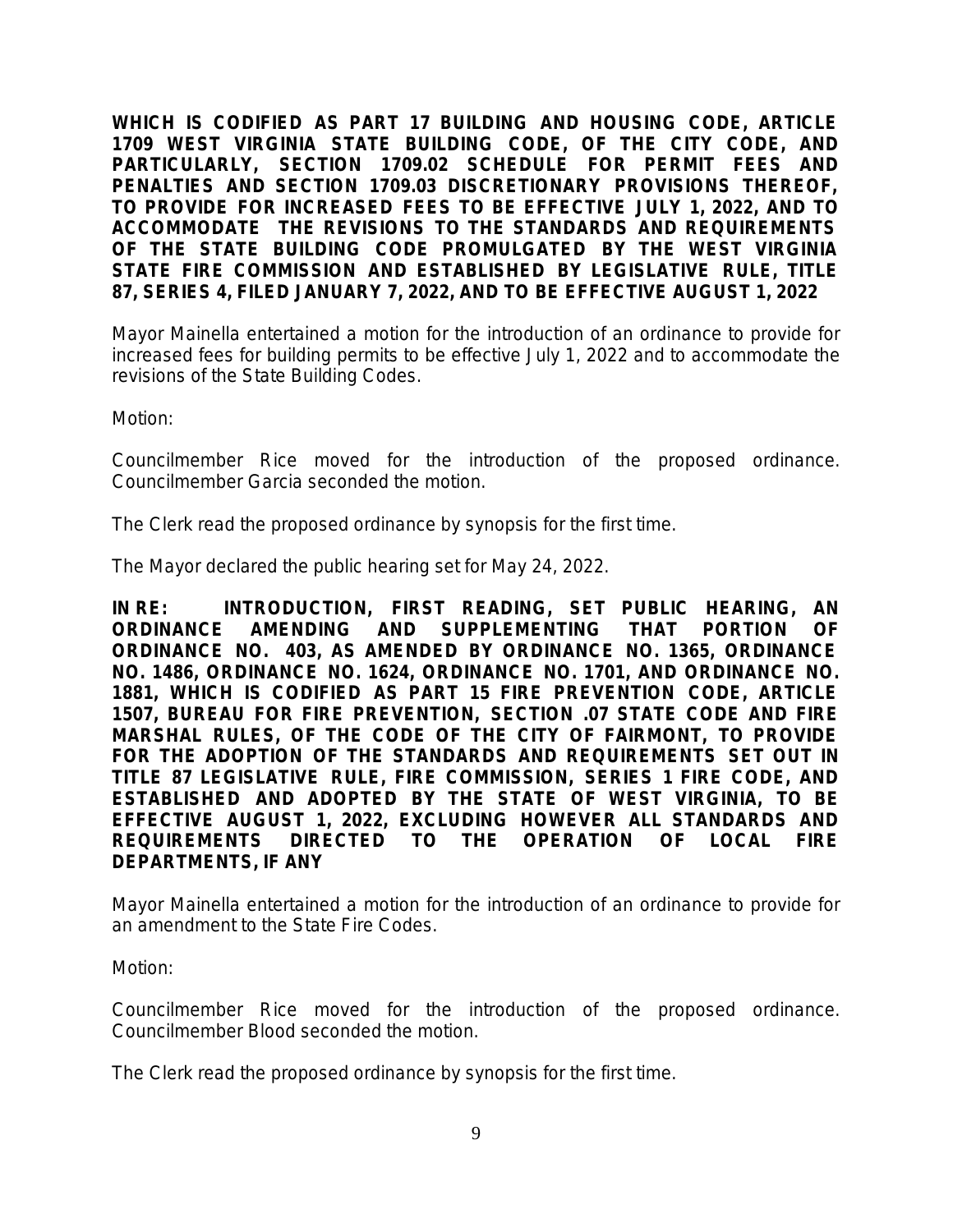The Mayor declared the public hearing set for May 24, 2022.

**IN RE: INTRODUCTION, FIRST READING, SET PUBLIC HEARING, AN ORDINANCE OF THE COUNCIL OF THE CITY OF FAIRMONT AMENDING AND SUPPLEMENTING** *ARTICLE 8.0 ADMINISTRATION, APPEALS AND ENFORCEMENT* **OF THE PROVISIONS OF THE CITY**'**S CODIFIED PLANNING AND ZONING CODE TO CREATE A FEES SECTION TO BE CODIFIED AS SECTION 8.11 AND TO CREATE A ZONING PERMIT FEE OF \$20.00**

Mayor Mainella entertained a motion for the introduction of an ordinance amending Article 8.0 of the Planning and Zoning Code to create a Zoning Permit Fee of \$20.00.

Motion:

Councilmember Deasy moved for the introduction of the proposed ordinance. Councilmember Bledsoe seconded the motion.

The Clerk read the proposed ordinance by synopsis for the first time.

The Mayor declared the public hearing set for May 24, 2022.

#### **IN RE: ADOPTION, A RESOLUTION OF THE COUNCIL OF THE CITY OF FAIRMONT, WEST VIRGINIA, SUPPORTING WEST VIRGINIA**'**S VETERANS AND OPPOSING ANY PLAN OR RECOMMENDATION THAT WILL CAUSE THE LOSS OF ACCESS TO VA FACILITIES OR THE HEALTHCARE SERVICES THEY PROVIDE**

Mayor Mainella entertained a motion for the adoption of a resolution supporting the WV Veterans and opposing any plan or recommendation that will cause the loss of access to VA facilities or the healthcare services they provide.

Motion:

Councilmember Bledsoe moved for the adoption of the proposed resolution. Councilmember Deasy seconded the motion.

The Clerk read the proposed resolution by synopsis.

Roll call was taken by the Clerk.

The Mayor declared the resolution adopted by unanimous vote of those Councilmembers present.

**IN RE: ADOPTION, A RESOLUTION OF THE COUNCIL OF THE CITY OF FAIRMONT PROVIDING FOR THE INITIAL ALLOCATION OF THE CITY OF FAIRMONT**'**S AMERICA RESCUE PLAN ACT (ARPA) FUNDING ALLOCATION**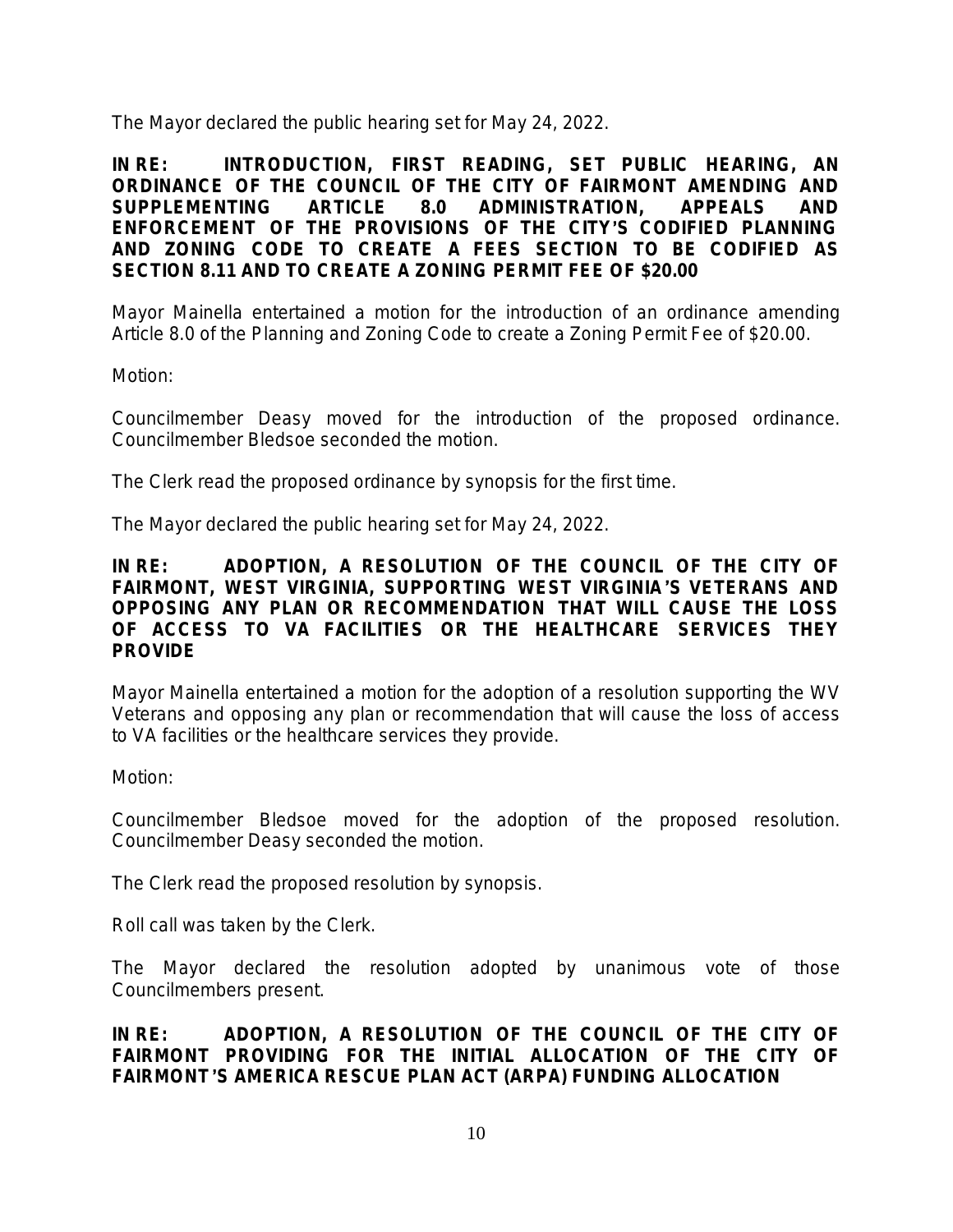Mayor Mainella entertained a motion for the adoption of a resolution providing for the initial allocation of the City's ARPA Funding allocation.

Motion:

Councilmember Kennedy moved for the adoption of the proposed resolution. Councilmember Blood seconded the motion.

The Clerk read the proposed resolution by synopsis.

Roll call was taken by the Clerk.

The Mayor declared the resolution adopted by unanimous vote of those Councilmembers present.

**IN RE: ADOPTION, A RESOLUTION OF THE COUNCIL OF THE CITY OF FAIRMONT APPROVING THE TERMS AND CONDITIONS OF THAT CERTAIN MEMORANDUM OF UNDERSTANDING DATED MAY \_\_\_\_\_, 2022, BY, BETWEEN AND AMONG THE CITY OF FAIRMONT, AS THE REAL PROPERTY MANAGER OF THE FAIRMONT COKE WORKS SITE, MARION REGIONAL DEVELOPMENT CORPORATION, AND THE STATE OF WEST VIRGINIA DEPARTMENT OF ENVIRONMENTAL PROTECTION, TRUSTEE OF THE FAIRMONT COKE WORKS SITE, AND PROVIDING THE CITY MANAGER WITH THE AUTHORITY TO EXECUTE AND DELIVER SAID AGREEMENT ON BEHALF OF THE CITY OF FAIRMONT**

Mayor Mainella entertained a motion for the adoption of a resolution approving the terms and conditions by and between the City of Fairmont and the MRDC for the development of the Fairmont Coke Works Site.

Motion:

Councilmember Bledsoe moved for the adoption of the proposed resolution. Councilmember Kennedy seconded the motion.

The Clerk read the proposed resolution by synopsis.

Roll call was taken by the Clerk.

The Mayor declared the resolution adopted by unanimous vote of those Councilmembers present.

#### **ADJOURNMENT**

The Mayor entertained a motion for adjournment.

Motion: